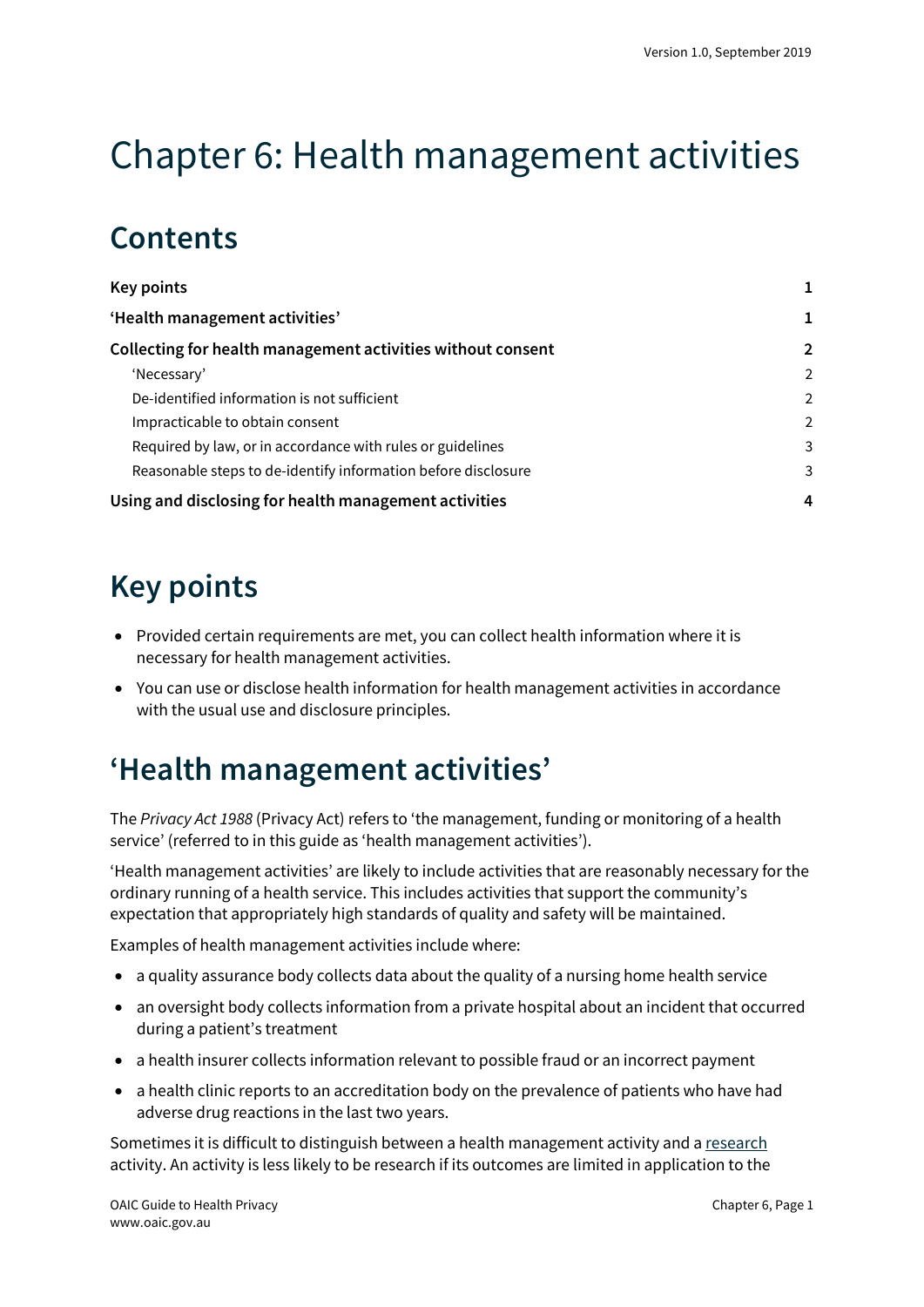management, funding or monitoring of the specific entity undertaking the activity. If the activity produces an outcome that is more widely applicable to the health sector, then it may be research.

## <span id="page-1-0"></span>**Collecting for health management activities without consent**

While you normally need a patient's consent to collect health information, you can collect health information without consent where it is necessary for health management activities, and:

- the particular purpose cannot be served by collecting de-identified information
- it is impracticable to obtain the individual's consent, and
- the collection is either:
	- $-$  [required by or under an Australian law](https://oaic.gov.au/privacy/australian-privacy-principles-guidelines/chapter-b-key-concepts/#required-or-authorised-by-or-under-an-australian-law-or-a-courttribunal-order) (other than the Privacy Act)
	- $-$  in accordance with rules established by competent health or medical bodies that deal with obligations of professional confidentiality which bind the organisation, or
	- $-$  in accordance with guidelines issued by the CEO of the National Health and Medical Research Council and approved by the Commissioner under s 95A of the Privacy Act.

#### <span id="page-1-1"></span>'Necessary'

You may only collect health information that is 'necessary' for a health management activity. The term 'necessary' is applied objectively and in a practical sense. Collection is usually considered necessary if you cannot effectively carry out the health management activity without collecting the information. Collection is not necessary if it is merely helpful, desirable or convenient.

### <span id="page-1-2"></span>De-identified information is not sufficient

You must consider whether you can achieve the purpose of the health management activity by collecting de-identified information.

For example, to handle patient complaints effectively, you need to obtain patient contact details so that you can follow up and act on the complaint. In this case, you cannot effectively complete the health management activity with de-identified information.

### <span id="page-1-3"></span>Impracticable to obtain consent

Whether it is impracticable to obtain consent will depend on the circumstances. You will need to justify why it is impracticable to obtain a patient's consent. Incurring some expense or doing extra work does not in itself make it impracticable to obtain consent.

Examples of where it may be impracticable to seek consent include where:

- there are no current contact details for the individual and you have insufficient information to obtain up to date contact details
- obtaining the consent would adversely impact an investigation or monitoring activity.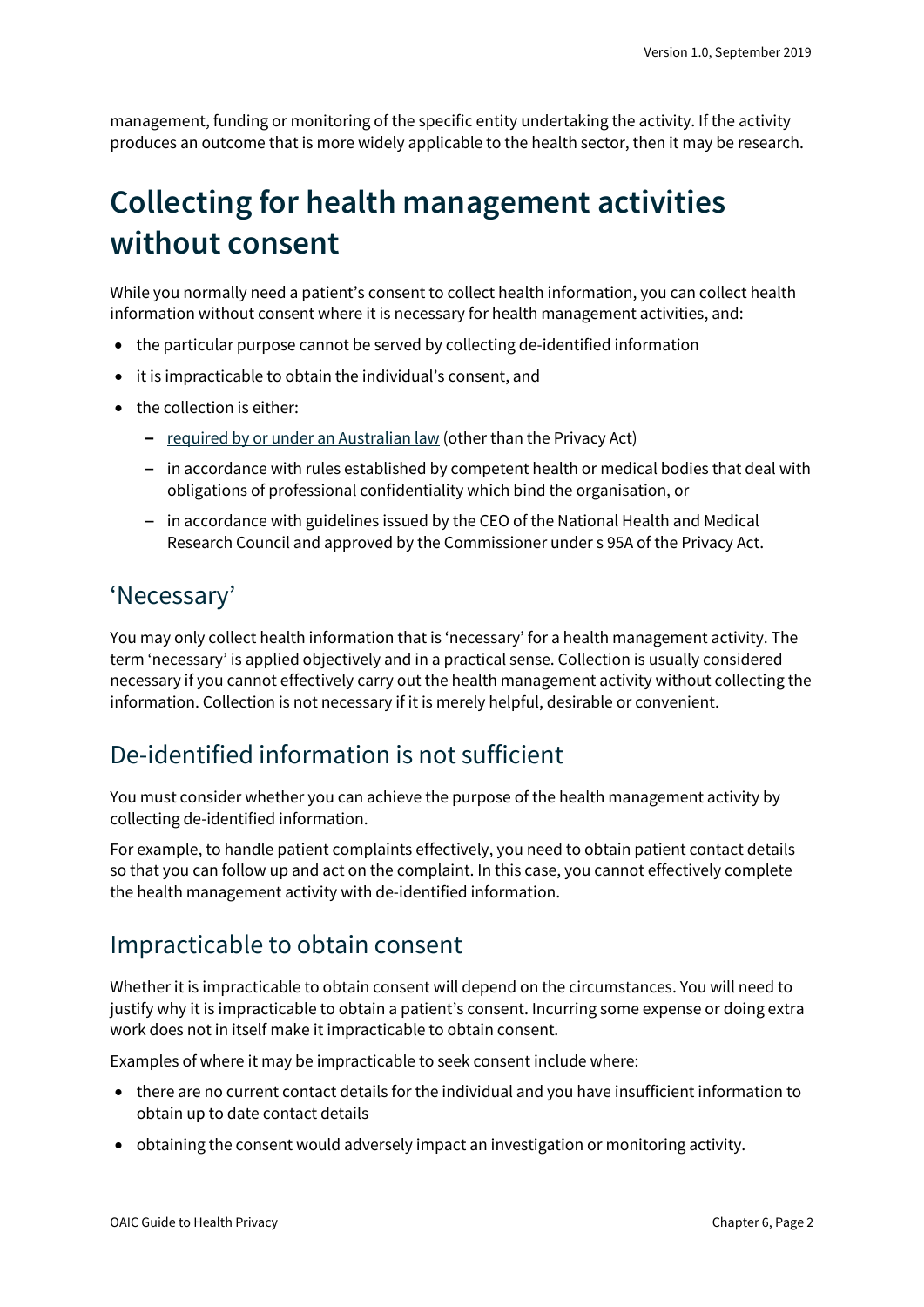### <span id="page-2-0"></span>Required by law, or in accordance with rules or guidelines

The collection must meet one of the following three criteria:

- [required by or under an Australian law](https://oaic.gov.au/privacy/australian-privacy-principles-guidelines/chapter-b-key-concepts/#required-or-authorised-by-or-under-an-australian-law-or-a-courttribunal-order)
- be in accordance with binding confidentiality rules established by competent health or medical bodies
- be in accordance with guidelines approved under s 95A.

#### **Binding rules of confidentiality issued by competent health or medical bodies**

The rules dealing with obligations of professional confidentiality must be binding on the organisation and have been established by a competent health or medical body.

#### **Section 95A Guidelines**

The National Health and Medical Research Council's *[Guidelines approved under Section 95A of the](https://www.legislation.gov.au/Series/F2014L00243)  [Privacy Act 1988](https://www.legislation.gov.au/Series/F2014L00243)* (s 95A Guidelines) have been approved by the Information Commissioner and are legally binding. The s 95A Guidelines provide a framework for human research ethics committees to assess research proposals involving the handling of health information (without the consent of the subject). The framework requires ethics committees to weigh the public interest in research activities against the public interest in the protection of privacy.

### <span id="page-2-1"></span>Reasonable steps to de-identify information before disclosure

If you collect health information for health management activities without consent, you must take reasonable steps to de-identify that information before disclosing it.

Reasonable steps to de-identify information will depend on circumstances such as:

- the possible adverse consequences for an individual if the information is not de-identified before disclosure (and more rigorous steps are required as the risk of adversity increases)
- the practicability, including time and cost involved. However, you are not excused from taking particular steps to de-identify health information simply because it would be inconvenient, time-consuming or impose some cost. Whether these factors make it unreasonable to take a particular step will depend on whether the burden is excessive in all the circumstances.

#### **Example**

An incident monitoring body collects information, including health information, from a private hospital following the occurrence of a number of adverse incidents. The body collects this health information without the relevant patients' consent as it relied on the 'health management activities' exception (for the purposes of this example, it was impracticable to gain the patients' consent and using de-identified information was not possible).